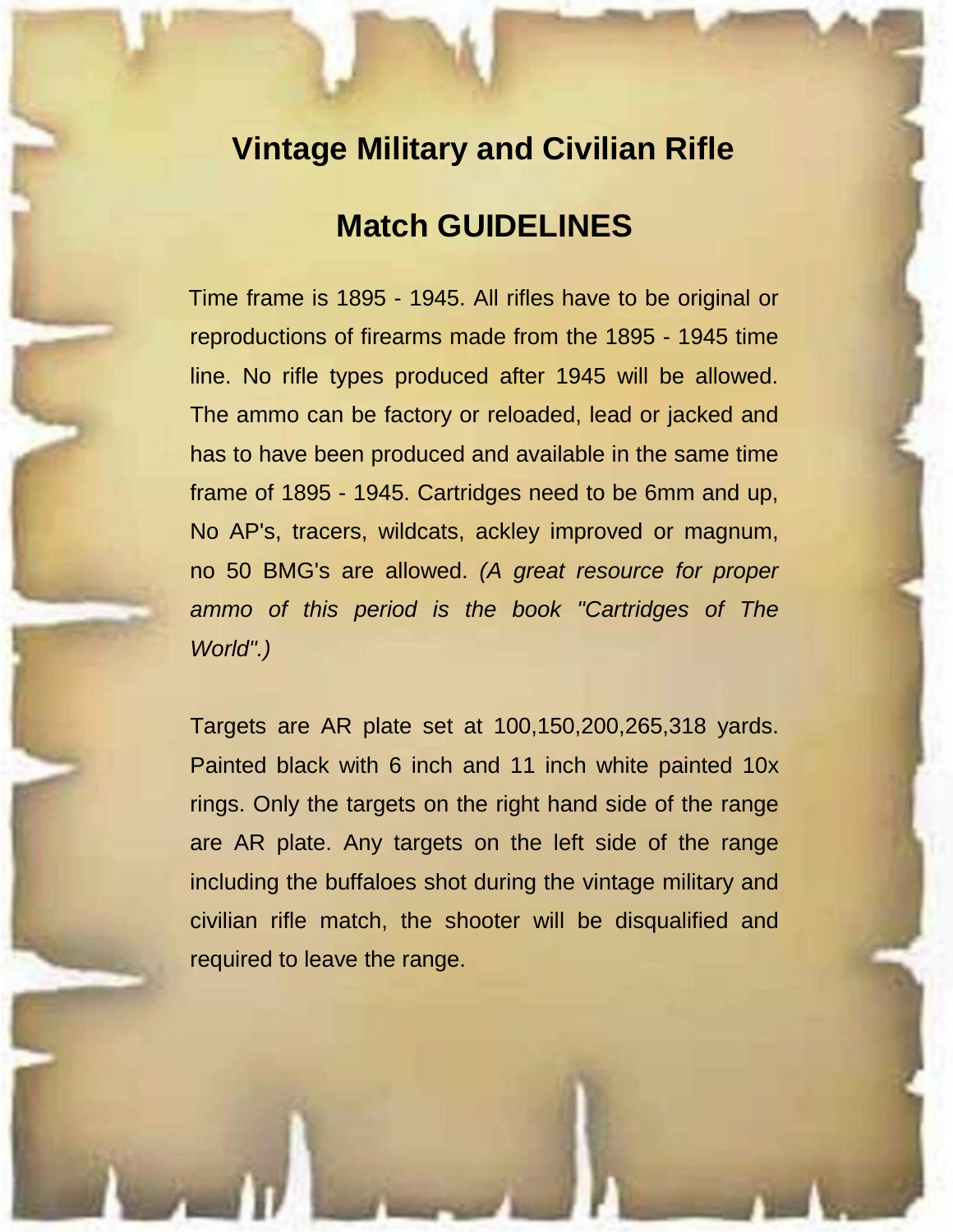### **SAFETY RULES FIRST and FOREMOST**

We are dealing with older military and vintage rifles. Some have seen hard use and need to be checked by a qualified gunsmith prior to competing. Your ammo needs to be inspected. Powder charges double checked and below max levels. Shooters will use a "fire line" format. Will shoot seated and off of cross sticks (no tripods). All rifles will be unloaded - actions open and staged in the rifle racks till shooters are called to the line. Any malfunctions, repairs or adjustments that occur on the line the shooter will notify the range officer and the rifle will be handed off then moved and addressed at the shooting bench on the left side of the range the muzzle will be directed and remain pointed into the berm till the problems are corrected.

Each shooter will fire 2 rounds per target from 100 - 318 yards. No ammo will be loaded into rifles till it's your turn to shoot. After shooting actions will remain open till it's your turn to shoot again.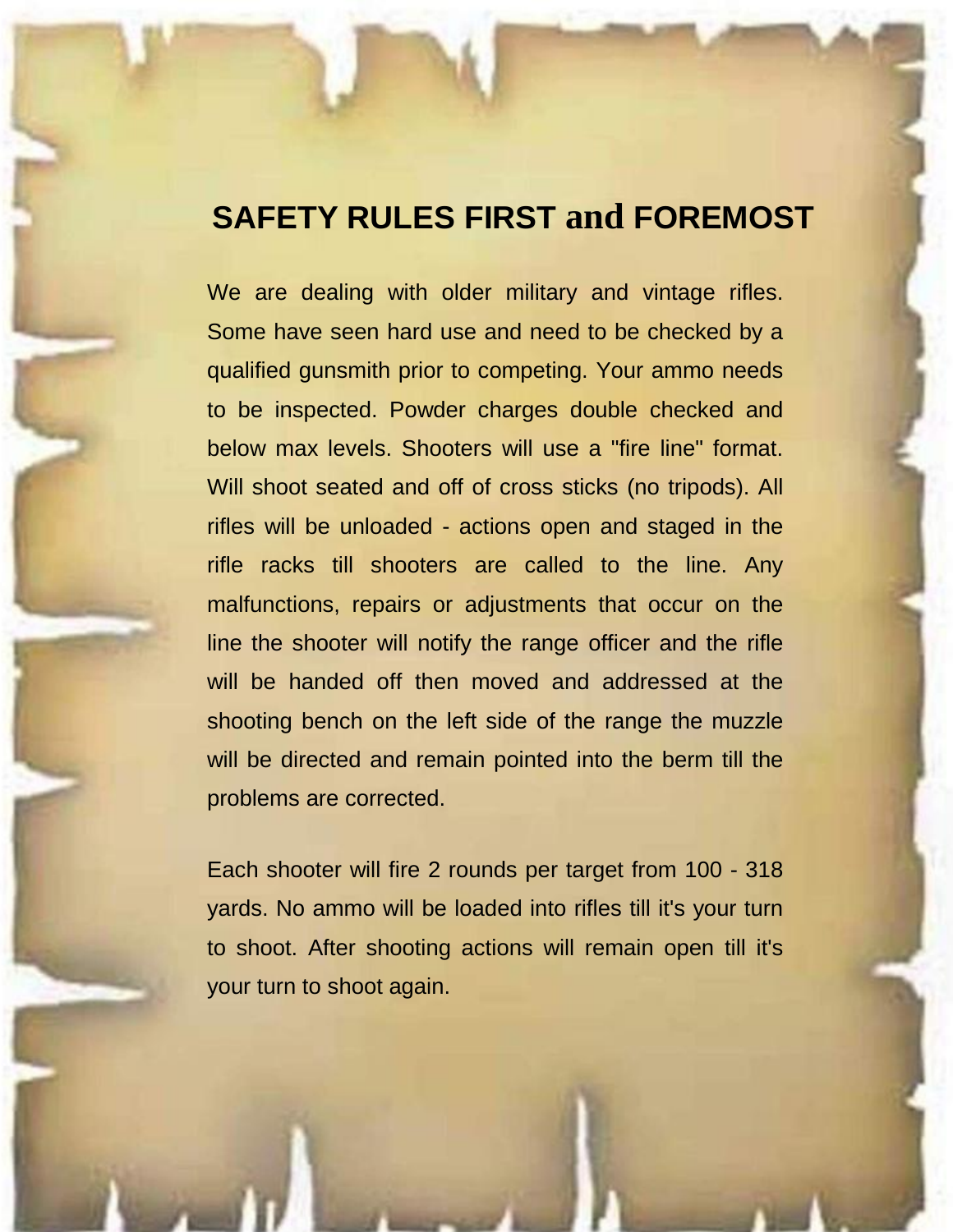# **Vintage Military and Civilian Rifle**

## **Match**

Matches are shot on the second Saturday of the month (WEATHER PERMITTING)

- Sign in at 9:00 A.M.
- Warm up at 9:30 A.M. (1911's and Shotgun)
- Shoot starts 10:00 A.M.
- **Shoot takes place at the TMS long range. (See** range board when entering facilities for TMS long range location)
- Shoot Fee is \$8.00

All shooters will be required to read and sign a "HOLD HARMLESS" form prior to competing.

**Any questions contact Doc Murdock 970-210-2394**